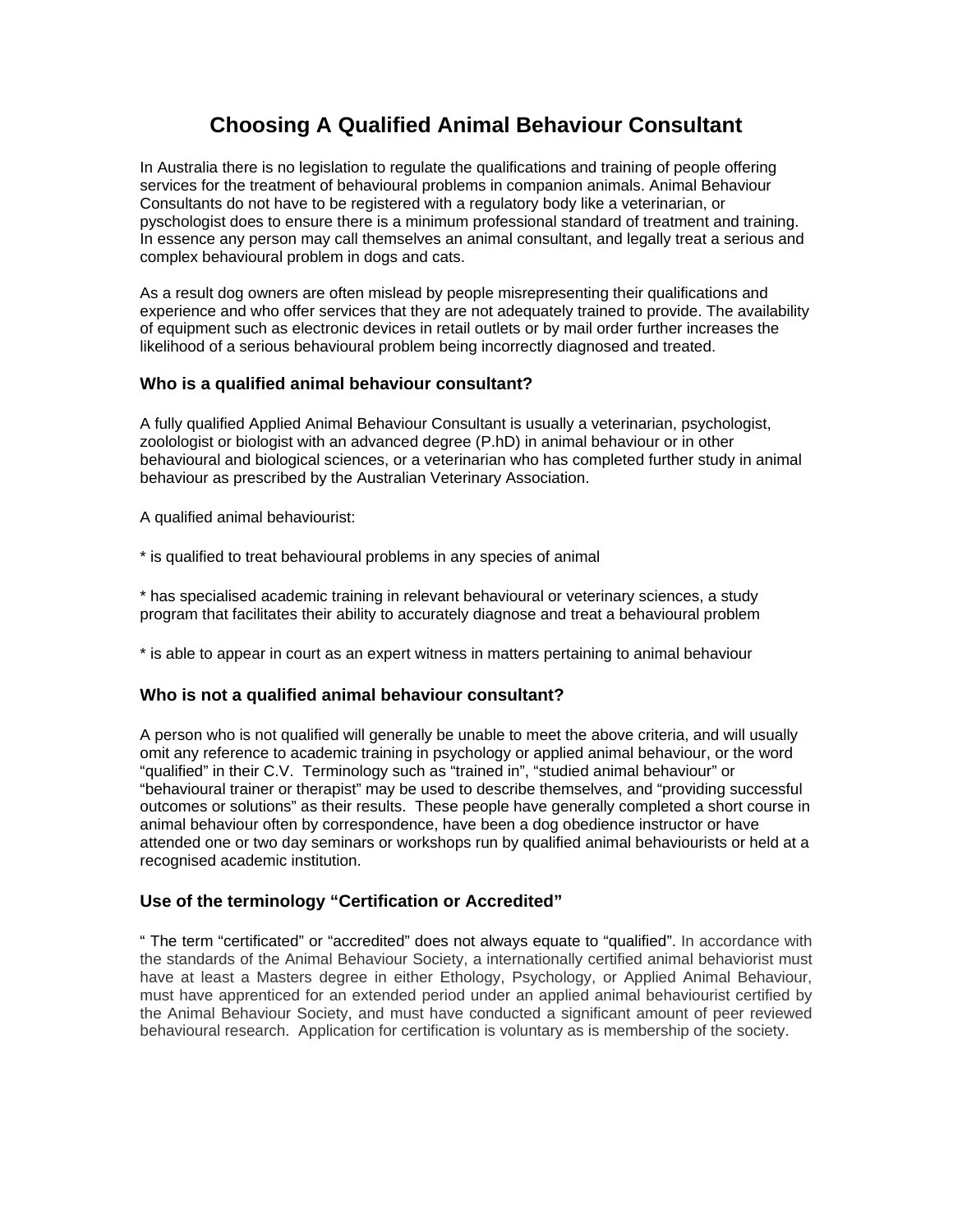There are many organisations (that are not registered academic accrediting bodies) that people with an interest in animal behaviour can join, and who provide "certification" or "accreditation" to their members upon completion of their courses, or by meeting the certifying criteria of that organisation. The person may or not be academically qualified as an animal behaviourist Certification only tells you that the individual has met the requirements of education, experience, and professional ethics of the organisation that has certified them. Dog owners are advised to check the website of the certifying body to ascertain the criteria for certification.

#### **"Lifetime guarantee"**

A qualified animal behaviour consultant will provide ongoing assistance for a dog's life, and this should not be confused the "lifetime guarantee" offered by some trainers. During the lifetime of a dog many circumstances can affect its behaviour, and it is impossible to guarantee that the original treatment strategies will always be applicable. A "lifetime guarantee" generally means that the trainer will provide ongoing assistance to the best of their ability and knowledge, using their method of treatment. It may however be difficult to guarantee work if the person providing the treatment is not fully qualified in animal behaviour. Dog owners are urged to check the qualifications of the service provider, and that the guarantee is not null and void if further assistance is sought from a qualified person.

#### **"Books and Websites"**

Whilst books, videos and material available on the internet may help pet owners provide a good basic understanding of animal behaviour and their dog's problem, some information is confusing, contradictory and incorrect. It is important therefore that the author's background and experience in the area they are providing information on is thoroughly checked. However given that most information takes a broad based approach it is unlikely that a serious and complex problem will be solved in this way